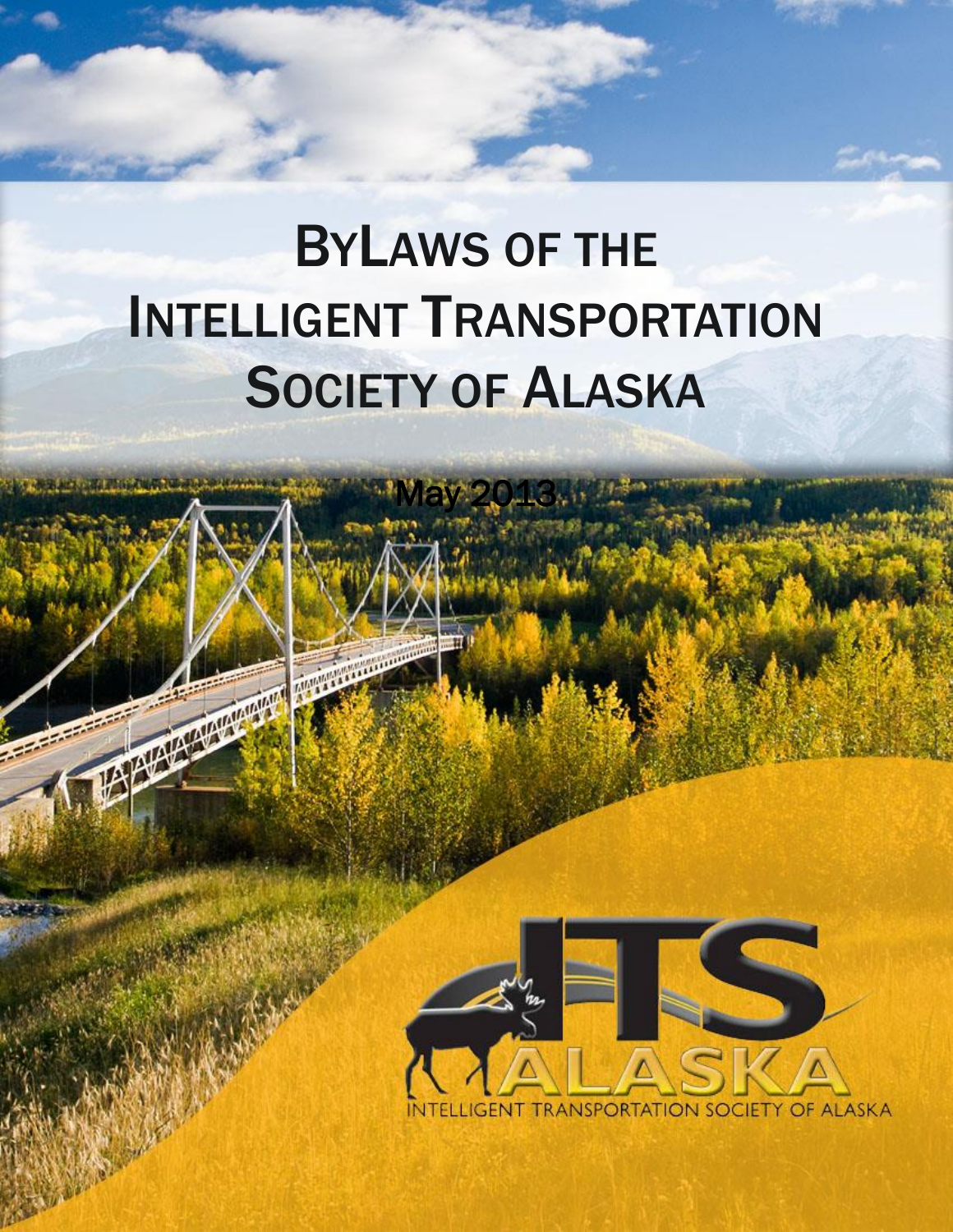

## **Contents**

| 1              |  |
|----------------|--|
| 2              |  |
| 3              |  |
| 4              |  |
| 5              |  |
| 6              |  |
| $\overline{7}$ |  |
| 8              |  |
| 9              |  |
| 10             |  |
| 11             |  |
| 12             |  |
| 13             |  |
| 14             |  |
| 15             |  |
| 16             |  |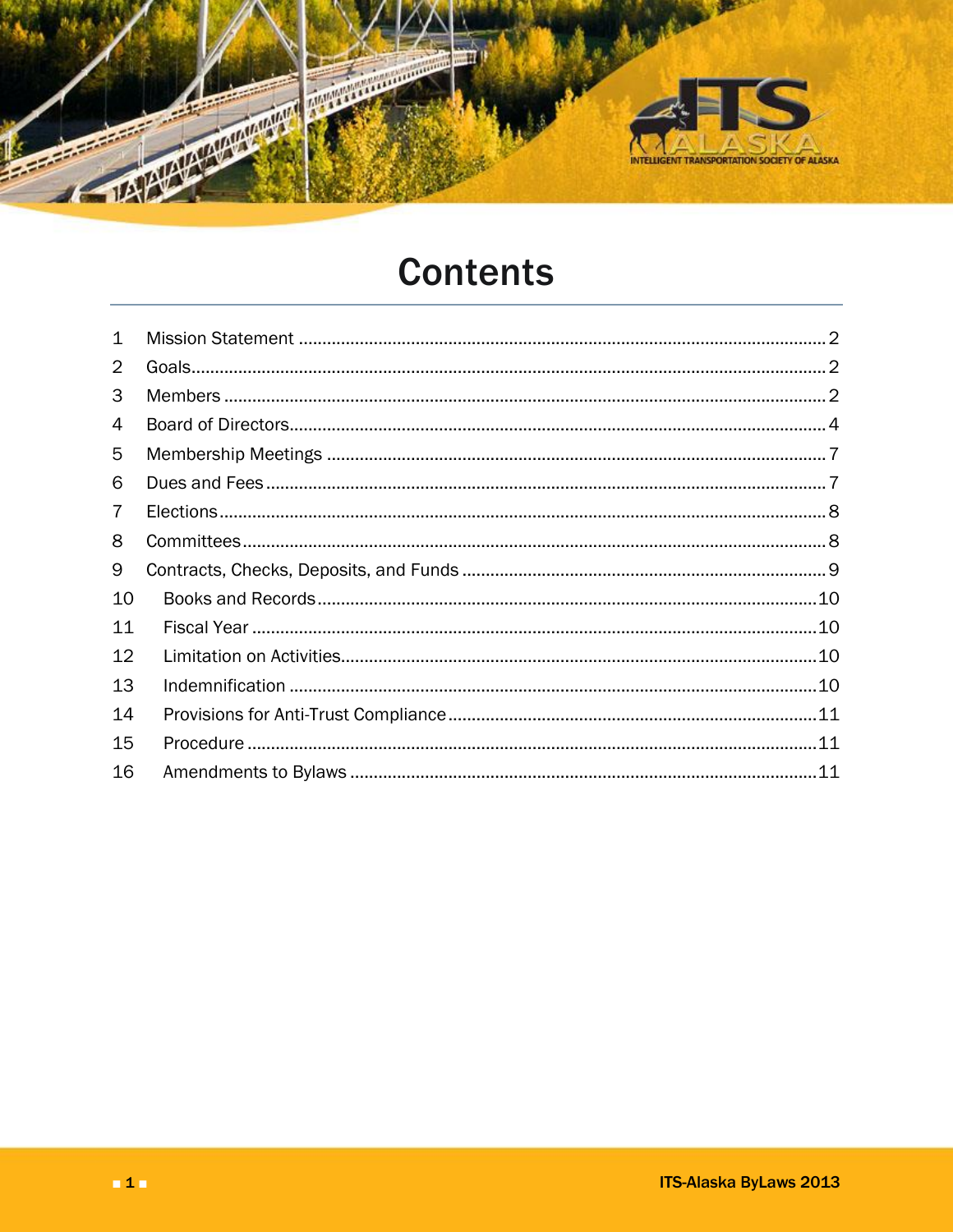

## <span id="page-2-0"></span>1 MISSION STATEMENT

The Intelligent Transportation Society of Alaska (ITS Alaska), a State chapter of Intelligent Transportation Society of America, will promote intelligent transportation system solutions that improve safety and mobility on Alaska's highways.

## <span id="page-2-1"></span>2 GOALS

Through a strong innovative ITS community ITS Alaska will:

- Support State and local governments seeking ITS solutions
- Support private developers of ITS solutions
- Train and educate its members on ITS applications, National ITS Standards, ITS Architectures and Implementation Plans and State & Federal requirements.
- Sponsor events that promote information exchange among ITS Alaska members and ITS leaders.
- Encourage members to actively participate during membership meetings, annual meetings and fund raising events.
- Sponsor other organizations or groups that will support ITS deployment in Alaska.

## <span id="page-2-2"></span>3 MEMBERS

#### 3.1 CLASSES OF MEMBERSHIP

There shall be four categories of membership, open to students, individuals, companies, corporations, associations, governmental agencies, universities, and other organizations interested in advancing the purposes of ITS-Alaska. All members shall have the same rights, privileges, duties and obligations.

- (a) Organizational membership shall be open to companies, corporations, associations, governmental agencies, academic organizations and other organizations interested in advancing the purposes of the Chapter. All organizational members shall have the same rights, privileges, duties, and obligations.
- (b) Small Business membership shall be open to any Alaska Certified Small Business interested in advancing the purposes of the Chapter
- (c) Affiliate memberships shall be open to any individual interested in advancing the purposes of the Chapter if the individual's employer is not an Organizational or Small Business Member of the Chapter or if the individual has no employer eligible for membership.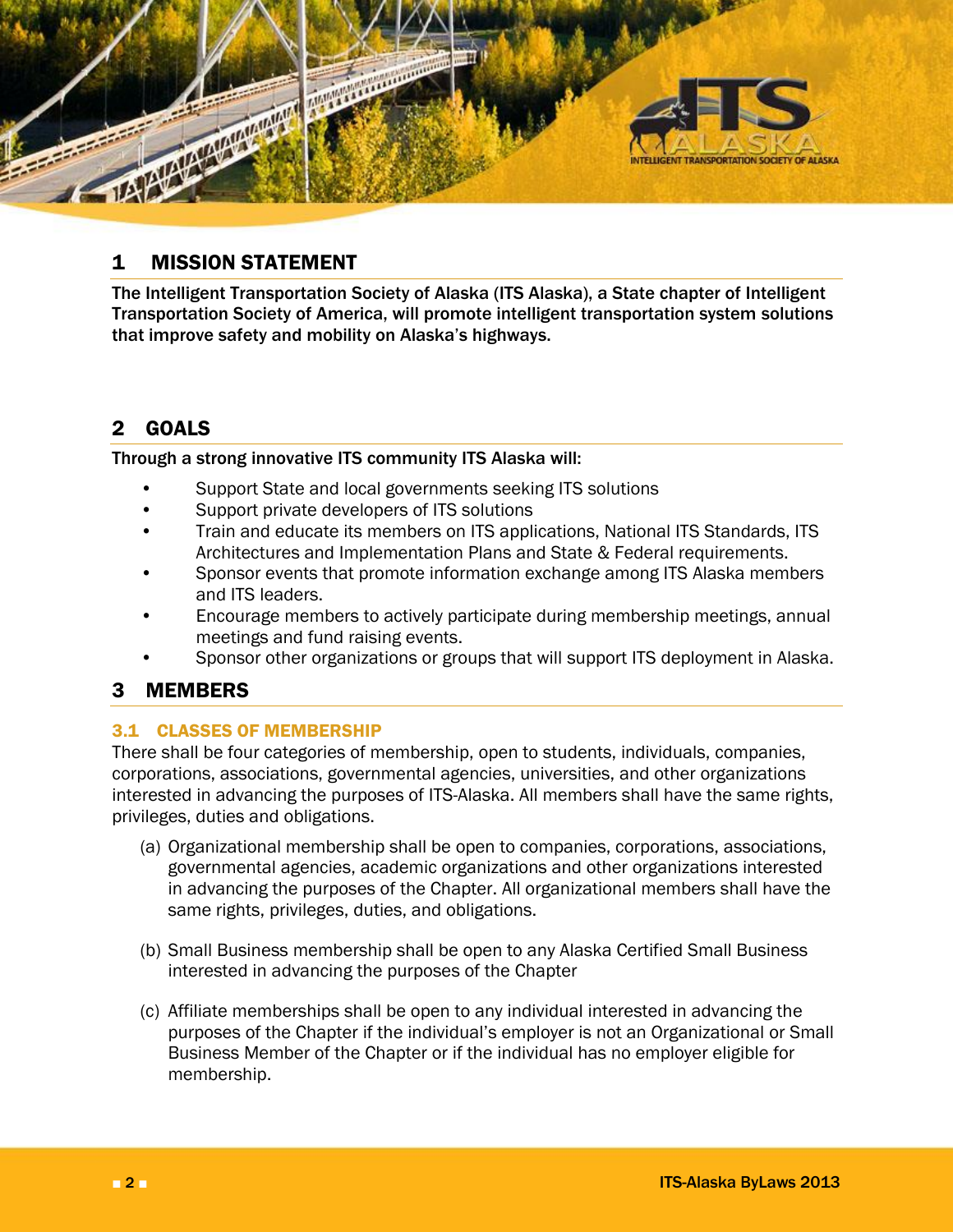

(d) Student membership is open to full-time university or college students who are interested in advancing the purposes of the Chapter.

#### 3.2 VOTING

Each Organizational Member of the Chapter shall have three (3) votes in all matters to be voted on by the members. Each Organizational member shall designate the three voting members cast its votes on any matter.

Small Business members shall have two (2) votes in all matters to be voted on by the members. Each Small Business member shall designate the two voting members to cast its votes on any matter.

Affiliate members shall have one vote in all matters to be voted on by the members.

Student members shall not have voting rights.

A member must have paid its dues in full for the current year to be eligible to vote. All votes by Email must be date stamped as appropriate, to be counted for any official action.

#### 3.3 APPLICATIONS

Any individual, organization, corporation or student desiring to become a member of ITS Alaska must apply on forms approved and supplied by ITS Alaska. For organizations and corporations, applications must include names, mailing address, email, phone and fax numbers of chapter representatives and those appointed to vote. Applications must be accompanied by the initiation fee and dues required for the first year of membership.

Applications for membership shall be approved or denied consistent with the requirements of the State Chapter Affiliation Agreement with ITS America and policies approved by the ITS-Alaska Board of Directors

#### 3.4 TERMINATION OF MEMBERSHIP.

- (a) General Rule. Membership in the Chapter shall terminate upon the resignation of a member; upon termination for failure to pay dues; or upon expulsion from membership only for dishonesty, fraud, or misrepresentation in connection with the affairs of the Chapter.
- (b) Expulsion. No member shall be expelled, except for failure to pay dues, except upon thirty (30) days written notice and an opportunity for a hearing before the Board of Directors. A member requesting a hearing shall be given an opportunity to be heard, in person or by counsel, may present witnesses and evidence, and may cross– examine witnesses testifying against the member. Expulsion shall be upon a twothirds vote of the Board of Directors present and voting at the hearing.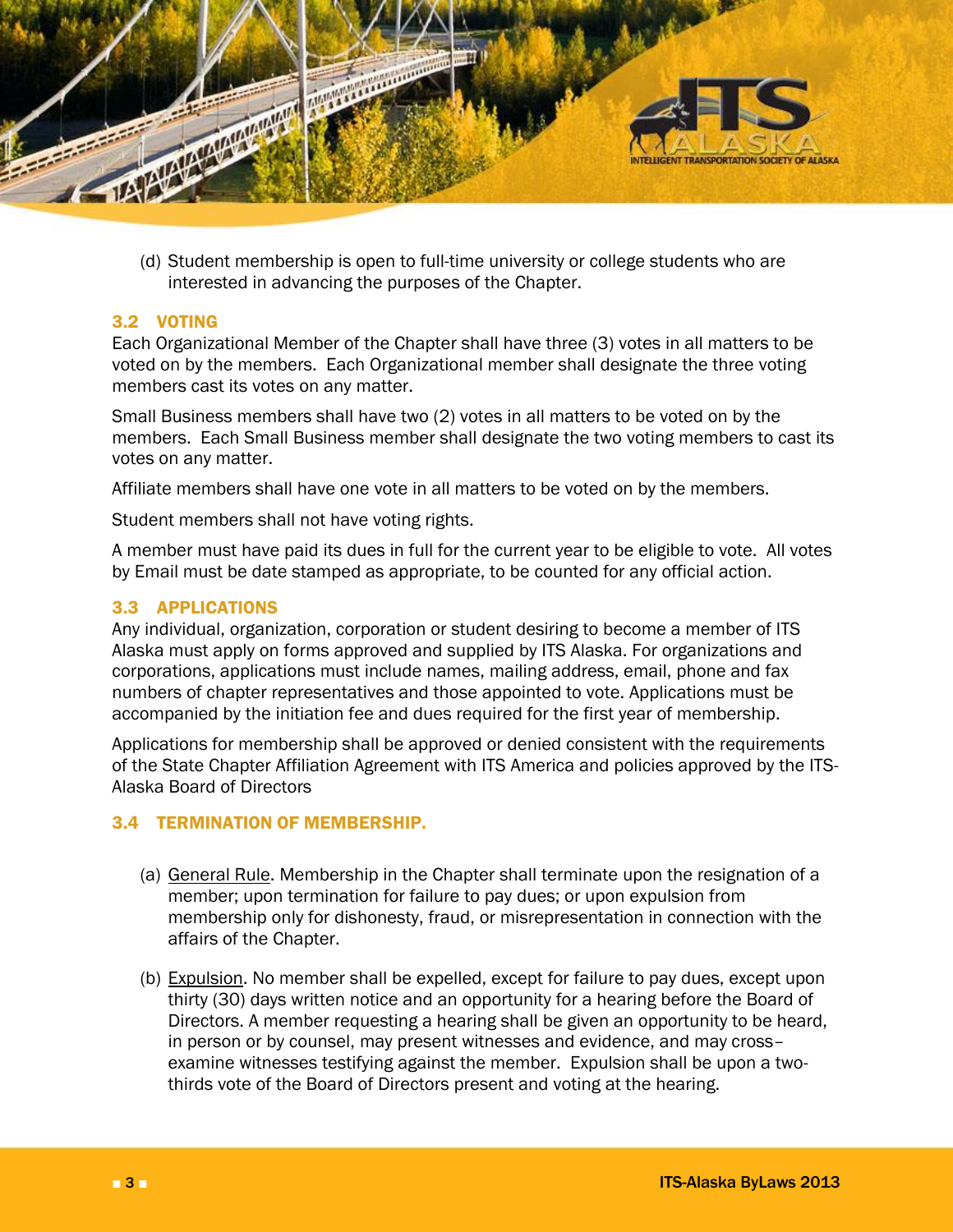

- (c) Forfeiture. Upon termination of membership in the Chapter, the member shall forfeit any and all rights and privileges of membership and any interest in the property or other assets of the Chapter held by the member shall be returned to ITS-Alaska.
- (d) Liability for Dues. Termination of any membership shall not relieve the former member from liability for any unpaid dues or other duly assessed fees. No former member having any outstanding charges for unpaid dues or fees shall be readmitted to membership without payment of those amounts.

## <span id="page-4-0"></span>4 BOARD OF DIRECTORS

#### 4.1 GENERAL POWERS.

The Board of Directors shall manage and control all property, affairs, and business of ITS Alaska. The Board of Directors may, by general resolution, delegate its duties and responsibilities to the Officers and to committees of the Board of Directors or the membership.

#### 4.2 OFFICERS.

The Board of Directors shall have a maximum of seven (7) officers, including the President, Vice President, Treasurer, Secretary, Immediate Past President, and two (2) at-large Directors of the Chapter. The Board should have a balanced representation from the public, private and academic sectors. All Board members shall be current employees of an Organizational Member or Small Business member or shall be an Affiliate member. No more than two Board members shall be from the same organization.

#### 4.2.1 President

The President shall be the chief executive officer for a two year term and shall exercise general supervision over the affairs of the Chapter consistent with policies established by the Board. The President shall preside at all meetings of the members; shall be the principal spokesperson for the Chapter; shall appoint the chairpersons of, and serve ex officio on, all committees, and in general shall perform all duties incident to the office of President and such other duties as may be prescribed by the Board.

#### 4.2.2 Vice President

In the absence of the President, or in the event of the President's inability or refusal to act, the Vice President shall perform the duties of the President. The Vice President shall perform such other duties as may from time to time be prescribed by the Board or the President. The Vice President shall also serve as President-Elect of the Chapter and will stand for election to the office of President upon completion of his/her two-year term as Vice President/President-Elect.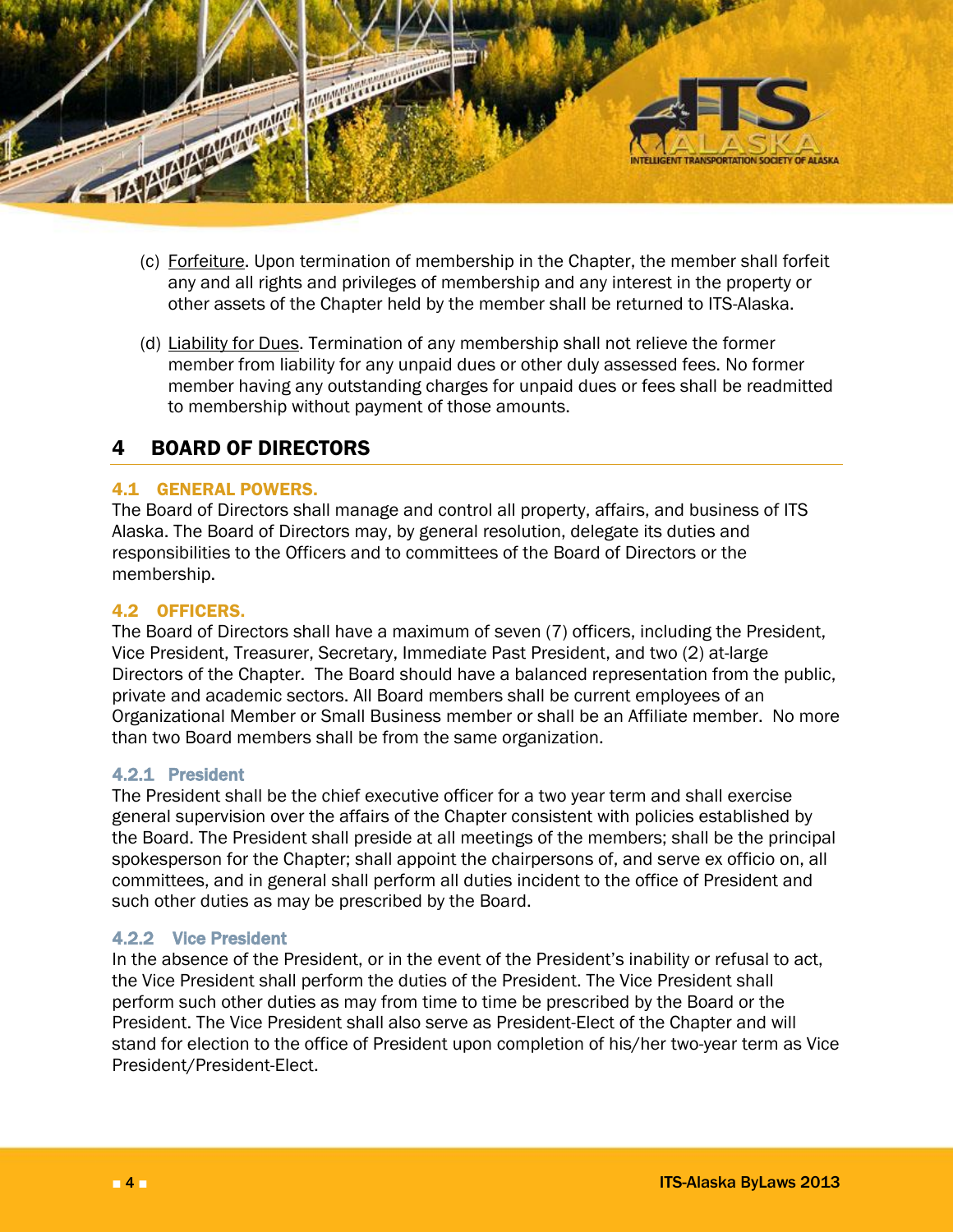

#### 4.2.3 Immediate Past President:

The Immediate Past President shall serve in an advisory capacity in order to ensure continuity and to provide such assistance as may be required by the President.

#### 4.2.4 Secretary:

The Secretary shall serve a two-year term and shall inform Board members of all meetings, formally record minutes of all meetings, assist in the administration of all chapter activities and maintain records of current membership to the Chapter. The Secretary shall also notify members of any special meetings, including date, time, place and purpose of the meeting as designated below.

#### 4.2.5 Treasurer:

The Treasurer shall be responsible for all financial records, transactions and budgets of the Chapter for a two-year term.

#### 4.2.6 Directors:

Directors shall participate in all Board Meetings held for the purpose of supervision over the affairs of the Chapter or its policies, and in general shall perform all duties incident to the office of Director and such other duties as may be prescribed by the Board or requested by the President. Directors shall also serve as ambassadors for the work of the ITS Alaska Chapter, including but not limited to: a) serving as communication liaisons with public and private agencies or organizations throughout the region; and b) building appropriate relationships with public and private agency personnel/partners

#### 4.3 TERMS.

Board members shall serve a term of two (2) years. Board members may serve an unlimited number of consecutive terms. Board members terms shall begin on January 1 of the year following the election.

#### 4.4 ELECTION

The Board of Directors (other than the Immediate Past President) shall be elected by mail, email or by personal ballot of the membership at the annual meeting, from a slate prepared by the nominating committee or its designee.

#### 4.5 VOTING RIGHTS.

All Board members have the right to vote on all matters brought before the Board of Directors and the membership.

#### 4.6 REMOVAL.

A Board member may be removed from office for dishonesty, fraud, misrepresentation, not performing a duty or prejudicial conduct in connection with the affairs of ITS Alaska by a twothirds vote of the members at a duly held meeting of the membership.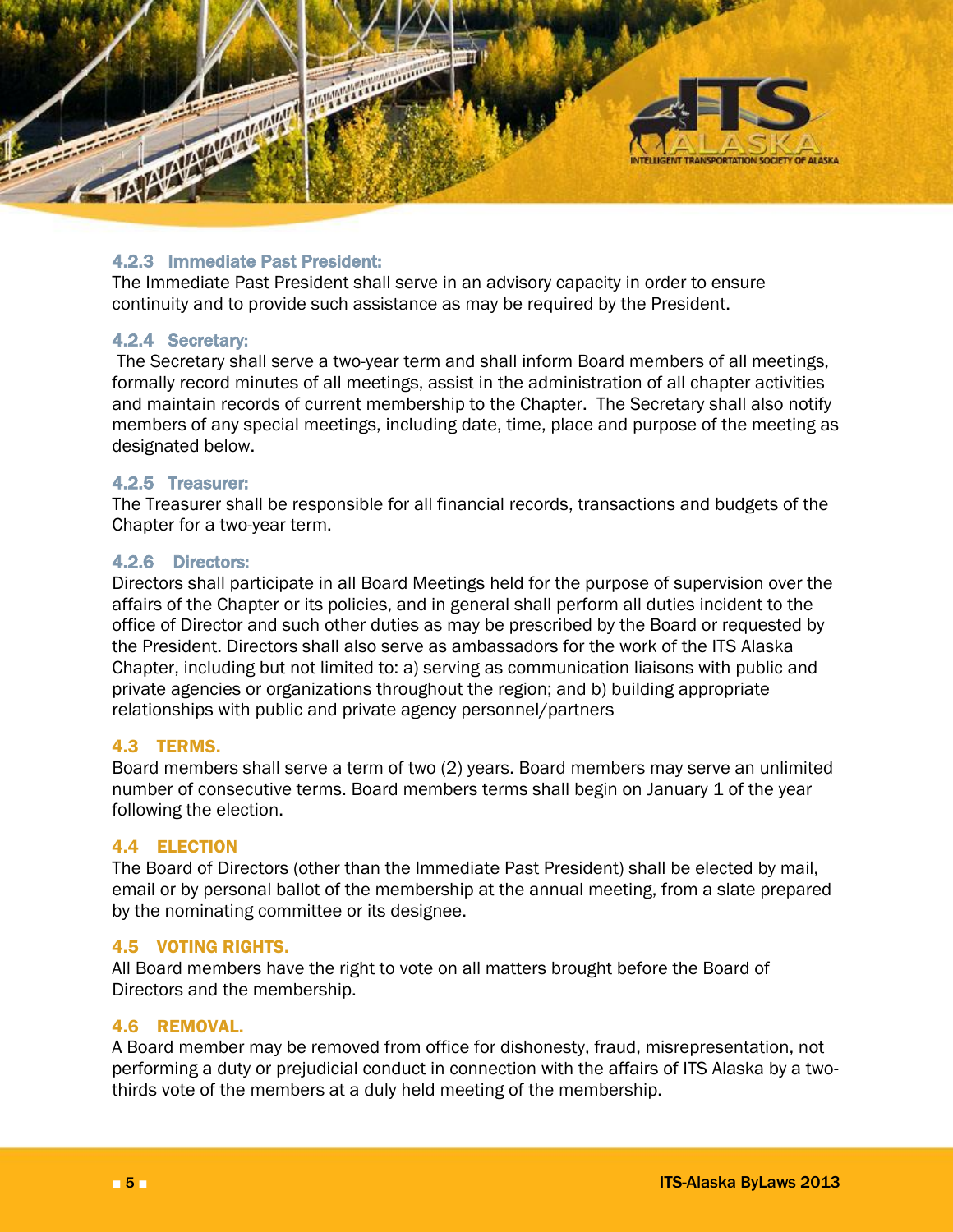

#### 4.7 RESIGNATION.

A Board member may resign from the Board of Directors by written notice to the Board of Directors. Unless another time is specified in the notice or determined by the Board of Directors, a Board member's resignation is effective upon receipt by the Board.

#### 4.8 VACANCY.

A vacancy in any office, whether because of the membership's failure to elect an officer, resignation, removal, disqualification, incapacitation, or death, shall be filled by appointment by the Board of Directors for the unexpired portion of the term.

#### 4.9 MEETINGS.

- a) The President shall set the time and place of the regular meetings of the Board.
- b) Special meetings of the Board may be called by the President upon the written request of any three (3) directors. The President shall fix the time and place of any special meetings.

#### 4.10 NOTICE.

The Secretary shall give notice of the regular meetings of the Board of Directors at least thirty (30) days before the meeting. The Secretary shall give notice of any special meeting of the Board of Directors at least three (3) calendar days before the meeting. The business to be transacted at any special meeting of the Board of Directors must be specified in the notice of such meeting.

#### 4.11 QUORUM.

The presence of a majority of the voting members of the Board of Directors shall constitute a quorum for the transaction of business at any meeting of the Board.

#### 4.12 MANNER OF ACTING.

The act of a majority of the Directors present at a meeting at which a quorum is present shall be the act of the Board of Directors, unless the act of a greater number is required by law, by these Bylaws, or by Robert's Rules of Order.

#### 4.13 INFORMAL ACTION.

Any action required by law to be taken at a meeting of Directors, or any action that may be taken at a meeting of Directors, may be taken without a meeting if a consent in writing and/or Email, setting forth the action so taken, shall be approved by a majority of the Directors.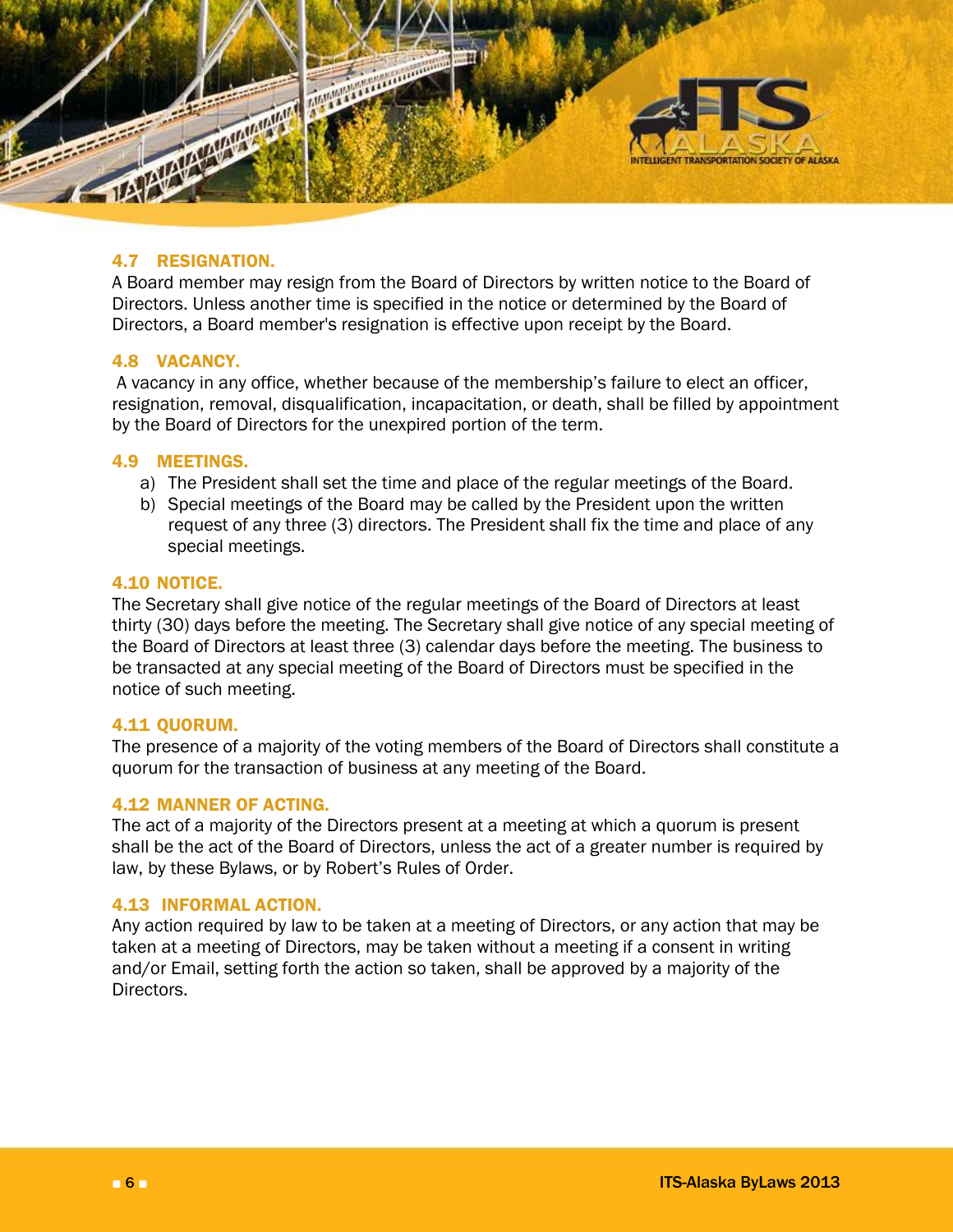

## <span id="page-7-0"></span>5 MEMBERSHIP MEETINGS

#### 5.1 ANNUAL MEETING

There shall be an annual meeting of the membership of the Chapter, to be held a time and place to be determined by the Board of Directors, to conduct elections of members of the Board of Directors, receive reports of the officers, and consider questions of general policy.

#### 5.2 SPECIAL MEETINGS

A special meeting of the members shall be held upon the call of the Board of Directors or the written request signed (within any 60-day period) by one-third of the members, at the time and place stated in the call. The call or request for the meeting shall state its purpose or purposes.

#### 5.3 CONDUCT OF MEETING

The President, if present and, if not, the Vice President, shall preside as Chair at a membership meeting. If neither the President nor the Vice President is present, the members shall elect a person to serve as Chair. The Secretary shall record votes and actions taken at membership meetings.

#### 5.4 NOTICE

The Secretary of the Chapter shall notify all members of the Chapter of each meeting by first class mail and/or Email, sent to each member at its address/Email address in the records of the Chapter not more than sixty (60) days nor less than ten (10) days before the date of the meeting. In the case of a special meeting, the notice shall state the purpose or purposes for which the meeting is called.

#### 5.5 QUORUM

The presence in person of fifty (50) percent of the voting members of the Chapter shall constitute a quorum for the transaction of the business at any meeting of the membership.

#### 5.6 VOTES BY MAIL AND ELECTRONIC MAIL (EMAIL)

Votes of the membership may be conducted by mail and Email. Ballots may be sent by either mail or Email and must satisfy the fifty (50) percent quorum requirement. All votes by Email must be date stamped as appropriate, to be counted for any official action.

## <span id="page-7-1"></span>6 DUES AND FEES

#### 6.1 AMOUNTS.

The Board of Directors shall establish the amount of any initiation fee, dues, or other charges required to be paid by all members. The Board of Directors may not raise the annual dues in any category by more than ten percent (10%) in any year without majority consent of the membership.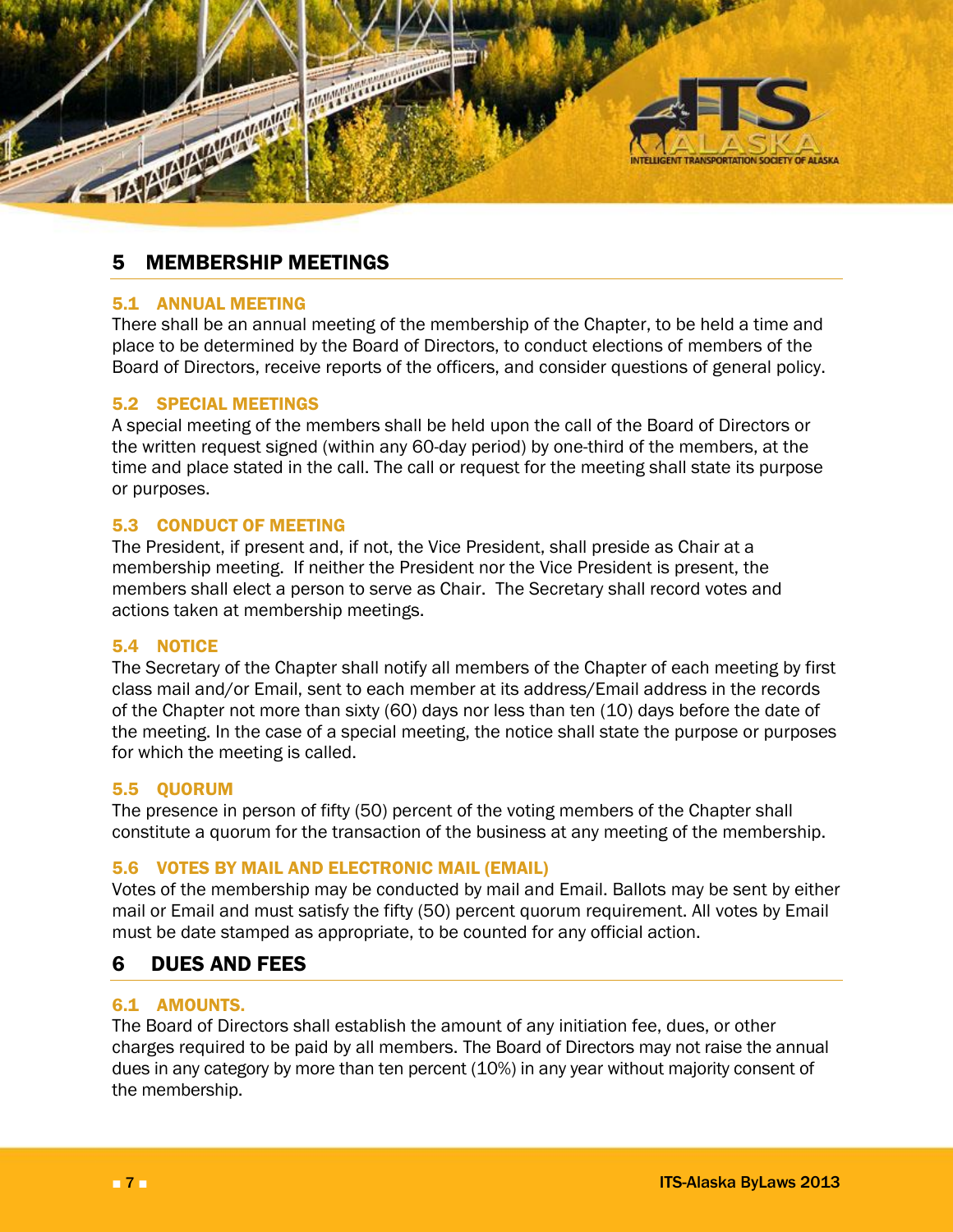

Annual dues shall be payable by January 31 of each year. Dues and any required entrance fees of all new Members shall be payable before membership is granted. New membership dues paid before September 1 will be credited for the current year. New membership dues paid after September 1 will be credited for the following year.

#### 6.2 DELINQUENCY.

Members whose dues are more than thirty (30) days in arrears may be suspended, and may not vote, pending payment. Members whose dues are more than sixty (60) days in arrears may be terminated as members.

## <span id="page-8-0"></span>7 ELECTIONS

#### 7.1 NOMINATIONS:

- a) Nominations for membership on the Board of Directors must be in writing and submitted to a Nominating Committee designated by the Board of Directors.
- b) The Nominating Committee shall review all nominations and verify that each nominee is a member in good standing and has paid all dues and fees owed to ITS Alaska. All qualified nominees shall be presented to the membership.
- c) The Nominating Committee may recommend a slate of nominees for the Board of Directors to the membership. In recommending nominees, the Nominating Committee shall consider continuity on the Board of Directors and have, as a goal, an approximate balance of representation between the public, private and academia sectors for the Board of Directors.

#### 7.2 ELECTION PROCEDURE:

- a) Elections for the Board of Directors shall be held by mail, e-mail or personal ballot of the membership at the annual membership meeting.
- b) Voting shall be by roll call conducted by the Secretary.
- c) The candidate for each seat on the Board of Directors receiving the highest number of votes cast by the members present and by mail in or email ballot will be elected.

## <span id="page-8-1"></span>8 COMMITTEES

#### 8.1 AUTHORITY.

The Board of Directors may appoint committees of Board members, of the membership or of a combination of Board of Directors and members.

#### 8.2 CHAIRS.

The President or the President's designee shall chair committees.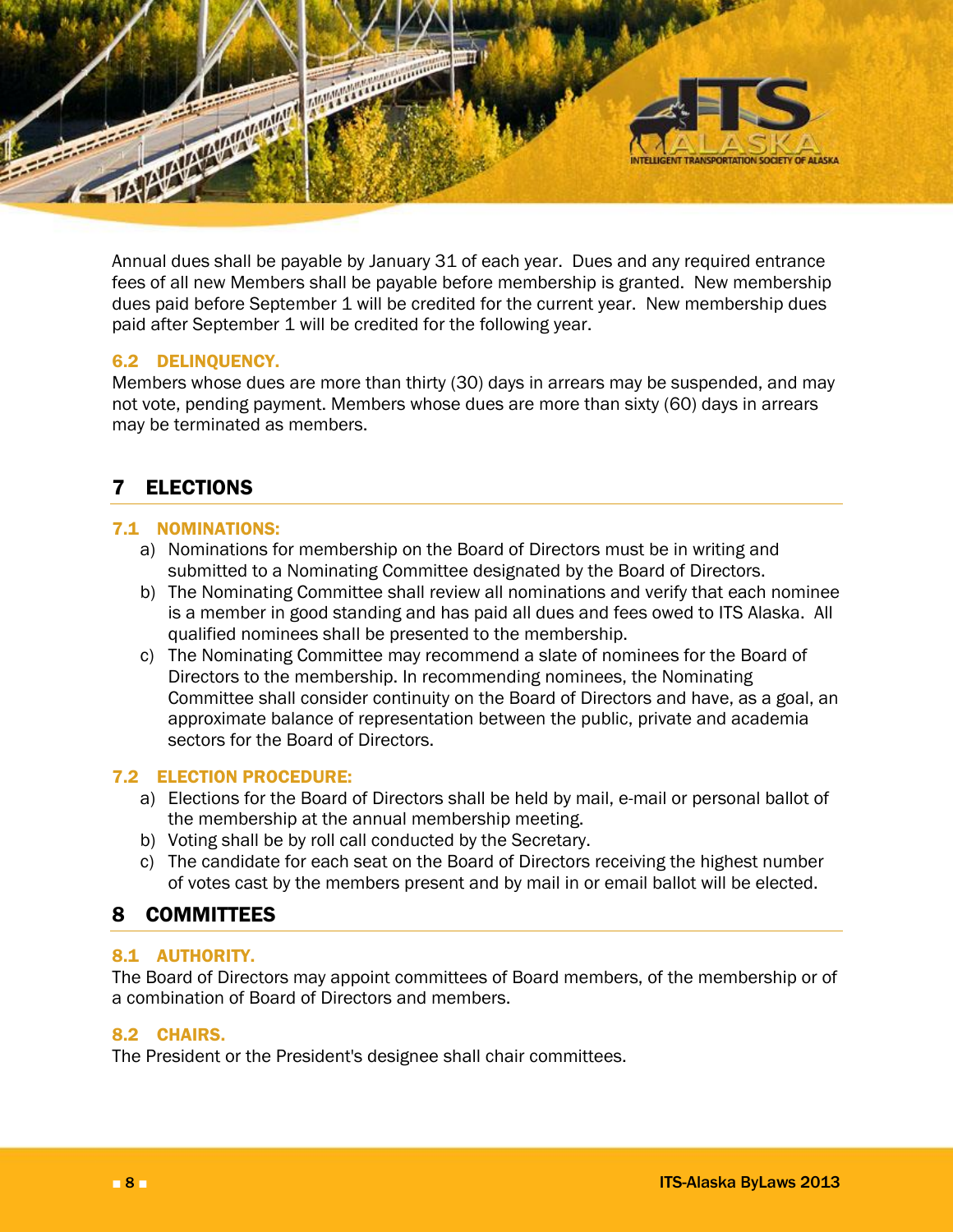

#### 8.3 VACANCIES.

The Board of Directors shall fill vacancies on a committee.

#### 8.4 MANNER OF ACTING.

A majority of the committee shall constitute a quorum and the act of a majority of the members present at a meeting at which a quorum is present, in person or by teleconference, shall be the act of the committee.

## <span id="page-9-0"></span>9 CONTRACTS, CHECKS, DEPOSITS, AND FUNDS

#### 9.1 CONTRACTS.

The Board of Directors may authorize any Officer or Officers to enter contracts or execute and deliver any instrument in the name of and on behalf of ITS Alaska. Such authority may be general or confined to specific instances.

#### 9.2 CHECKS.

All checks, drafts, orders for the payment of money, notes, or other evidences of indebtedness issued in the name of ITS Alaska shall be signed by the Treasurer or by the President. If a check amount exceeds \$1,000 a second signature shall be required.

#### 9.3 PAYMENTS.

The Treasurer is authorized to approve payment of invoices of less than \$1,000. The Board of Directors must approve all payments of \$1,000 or over.

#### 9.4 DEPOSITS.

All funds of ITS Alaska shall be deposited immediately to the credit of ITS Alaska in such banks or other depositories as the Treasurer may select with the approval of the Board of Directors.

#### 9.5 FUNDS.

The Board of Directors may accept any legal contribution, gift, bequest, or device for the general purposes or for any special purpose on behalf of ITS Alaska.

#### 9.6 AUDITS

The financial policies of ITS Alaska are established by the Board of Directors and are to be administered by the Finance Committee appointed by the board. The Finance Committee will meet as often as deemed necessary by the Chair, but in no event shall they meet less than two times annually in person, by teleconference, and/or by Web conference. The Committee members may confer by telephone, fax or email in order to react to any special or unusual situations. The Finance Committee may recommend to the Board of Directors the appointment of investment advisors, custodians, trustees, and directed trustees, as needed for purposes of audit or other financial matters.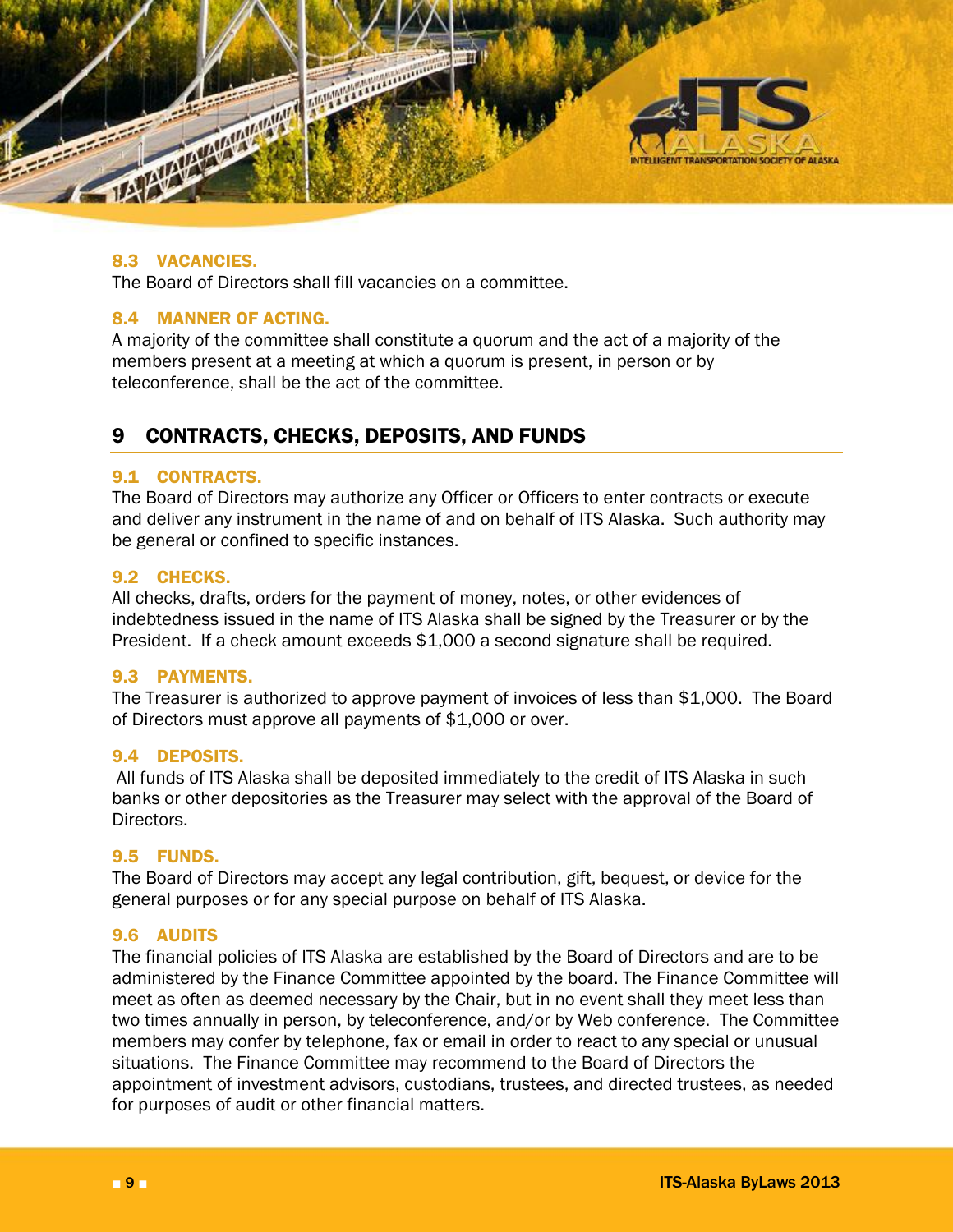

## <span id="page-10-0"></span>10 BOOKS AND RECORDS

ITS Alaska shall keep correct and complete books and records of account, shall keep minutes of the proceedings of the Board of Directors, the members and committees having any authority of the Board of Directors, and shall keep at its registered office a record of the names and addresses of its members entitled to vote.

## <span id="page-10-1"></span>11 FISCAL YEAR

The fiscal year of the Chapter shall begin on the first day of January and end on the last day of December

## <span id="page-10-2"></span>12 LIMITATION ON ACTIVITIES

ITS Alaska shall not rate, endorse, or certify any product or service.

Upon the dissolution of the corporation or the organization, the Board of Directors or governing staff shall, after paying or making provision for the payment of all the liabilities of the corporation or organization, dispose of all assets of the corporation or organization in such manner, or to such organizations(s) organized and operated exclusively for charitable, educational, religious, or scientific purposes as shall at the time qualify as an exempt organizations(s) under section  $501(c)(3)$  of the Internal Revenue Code of 1954 (or corresponding provision of any future United States Internal Revenue Law), as the Board of Directors or governing staff shall determine. Any such assets not so disposed of shall be disposed by the Court of Common Pleas of the county in which the principal office of the corporation or organization is then located, exclusively for such purposes as said Court shall determine, which are organized and operated exclusively for such purposes.

## <span id="page-10-3"></span>13 INDEMNIFICATION

ITS Alaska shall indemnify, defend and hold harmless any present or former Board member, Officer, employee or agent of ITS Alaska to the maximum extent allowed by Alaska law against all judgments, fines, settlements, and other reasonable costs, expenses, and counsel fees paid or incurred in connection with any action, suit or proceeding to which any such person may be made a party by reason of their being or having been an ITS Alaska Board member, Officer, employee or agent, for acts performed in good faith and reasonably believed by the individual to have been authorized by the Board of Directors or within the legitimate scope of the individual's duties on behalf of ITS. No indemnification or advance against expenses shall be made, approved or paid by ITS Alaska until authorized by the Board of Directors and until after receipt from legal counsel of an opinion approving the proposed indemnification or advance.